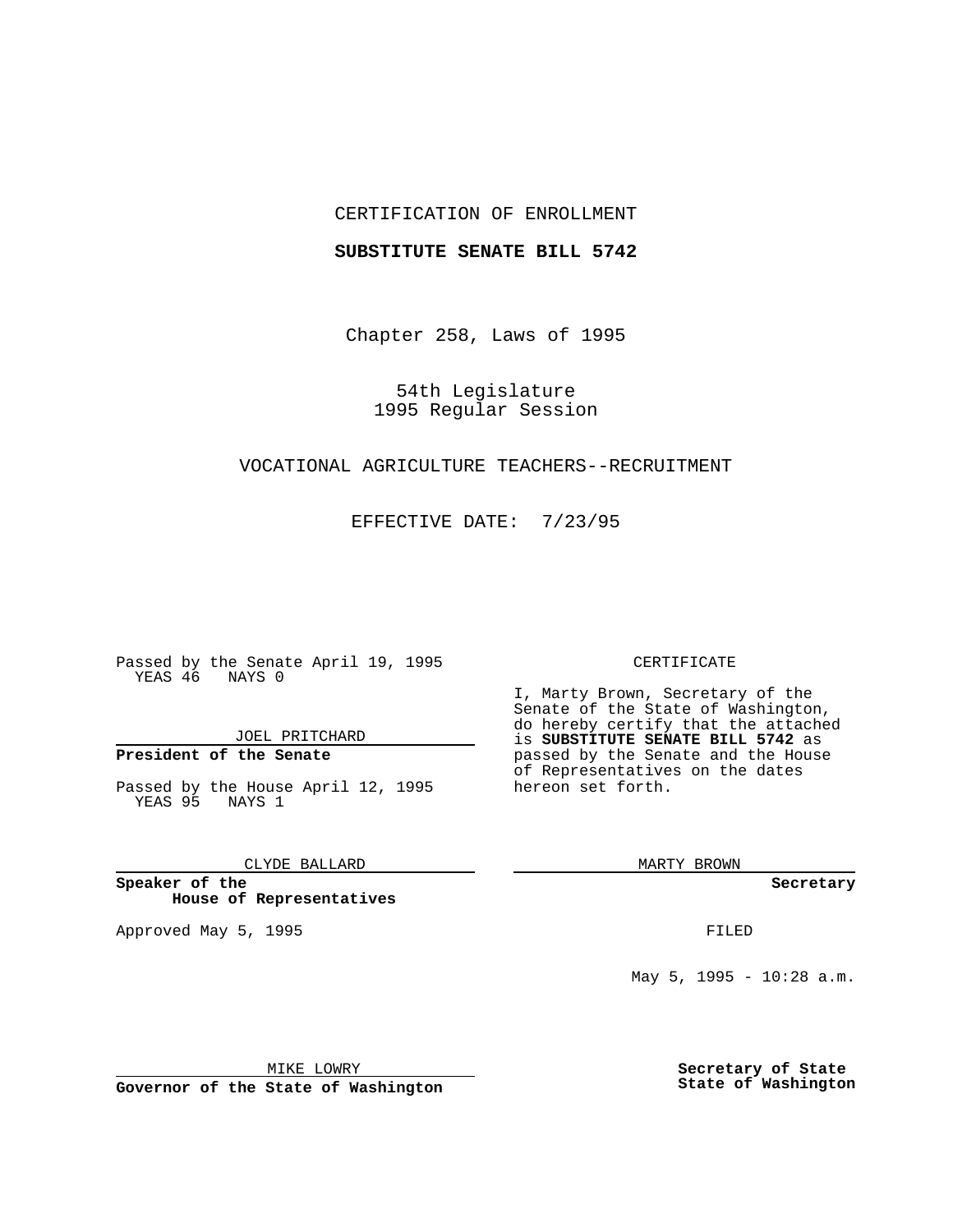## **SUBSTITUTE SENATE BILL 5742** \_\_\_\_\_\_\_\_\_\_\_\_\_\_\_\_\_\_\_\_\_\_\_\_\_\_\_\_\_\_\_\_\_\_\_\_\_\_\_\_\_\_\_\_\_\_\_

\_\_\_\_\_\_\_\_\_\_\_\_\_\_\_\_\_\_\_\_\_\_\_\_\_\_\_\_\_\_\_\_\_\_\_\_\_\_\_\_\_\_\_\_\_\_\_

## AS AMENDED BY THE HOUSE

Passed Legislature - 1995 Regular Session

### **State of Washington 54th Legislature 1995 Regular Session**

**By** Senate Committee on Education (originally sponsored by Senators Rasmussen, Hochstatter, McAuliffe and Loveland)

Read first time 02/27/95.

 AN ACT Relating to the recruitment, preparation, and continuing education of vocational agriculture teachers; adding a new section to chapter 28A.415 RCW; and creating new sections.

BE IT ENACTED BY THE LEGISLATURE OF THE STATE OF WASHINGTON:

 NEW SECTION. **Sec. 1.** The legislature recognizes that the state of Washington has a rich agricultural history and that agriculture continues to be one of the most basic and important industries of the state. The legislature finds that the growth of this vital industry requires that students continue to receive vocational agriculture instruction from trained and qualified vocational agriculture instructors. The legislature further finds that the number of qualified vocational agriculture educators is declining. The legislature finds that a vocational agriculture teacher recruitment program is necessary to protect the educational and career opportunities for students with interests in vocational agriculture.

 NEW SECTION. **Sec. 2.** A new section is added to chapter 28A.415 RCW to read as follows: